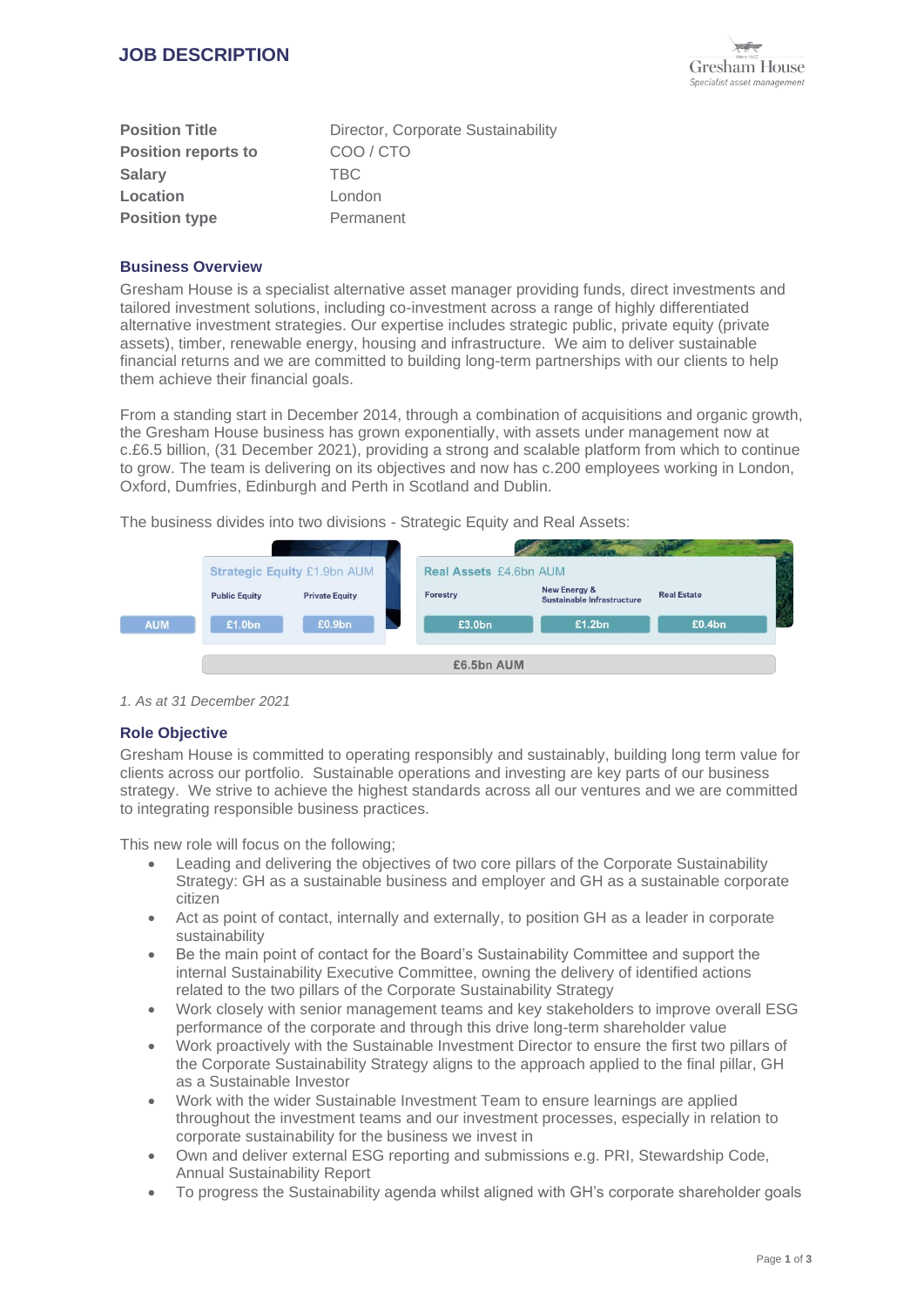## **Key Responsibilities / Accountabilities**

- Own, enhance, embed and deliver objectives identified in the already developed Corporate Sustainability Strategy across the company
- Evolve the Corporate Sustainability Strategy over time to ensure Gresham House meets its Strategic Objective to become a leader in sustainability
- Steer and assist the company's positioning as a sustainable company and regularly assess the company's sustainability footprint
- Take responsibility for the delivery of the UN Principles of Responsible Investment (PRI) reporting and other key reporting requirements, such as the Stewardship Code, corporate TCFD reporting and annual sustainability reporting
- Ensure the company is a member and partner of the most relevant sustainability related accreditations and industry bodies and provide required input to be active contributors
- Work with marketing and the external PR agencies to ensure that the company is positioned as a sustainable asset manager with the media
- Brief the rest of the business on developments in sustainability, including corporate governance, and how GH is positioned to ensure that there is consistent messaging externally on the topic
- Developing KPIs which can be used to measure success of Gresham House's corporate sustainability commitment, including data gathering
- Work with the Sustainable Investment Team on development of proposition and delivery of sustainable investment approach, advice and reporting
- Apply experience of corporate sustainability to relevant asset divisions including private and public equity, and supporting investment teams where necessary to develop the corporate sustainability of their underlying holdings
- Support the Sustainable Investment Managers on work related to sustainable investment across all divisions while the Sustainable Investment Director is on maternity leave

## **Key Relationships**

- Senior Management Team
- Operations and Support Teams
- Sustainable Investment Team
- Marketing & PR / external PR
- Distribution teams
- Investment teams

## **Skills & Experience**

- Able to demonstrate a strong and successful track record in corporate sustainability, ideally with experience working with small cap or privately listed financial businesses
- Excellent working knowledge of the UK Investment Industry including alternatives and real assets
- Compelling presenting skills and ability to speak in depth and with authority on corporate sustainability
- Excellent communication skills, both oral and written
- Strong technical product and investment skills, enabling effective dialogue with the GH plc Board, investment teams and other stakeholders, including consultants, prospects and clients

## **Personal Attributes**

- **Entrepreneurial**
- Dedicated, enthusiastic and committed to sustainability
- Strong levels of self-motivation, drive and tenacity
- Ability to swiftly establish credibility and trust with a target stakeholder